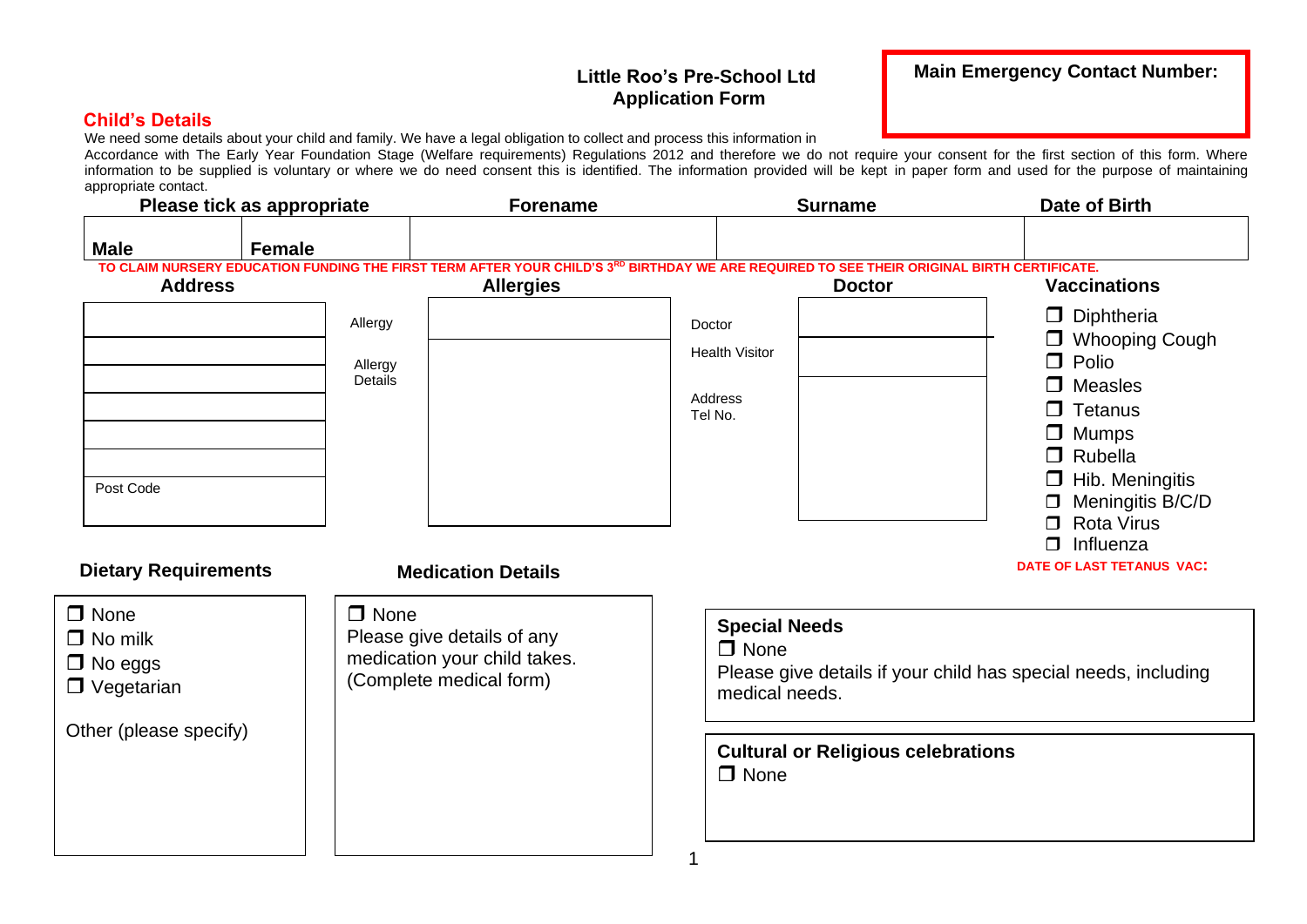#### Little Roo's Pre School Ltd **Information re:** Application Form

# **Parent/s or Carer/s**

| <b>Name</b>                                                     | Address* | <b>Relationship to Child</b> | Home <b>RNo.</b> Work <b>RNo.</b> | Mobile <b>2</b> No. | <b>Email Address</b> |
|-----------------------------------------------------------------|----------|------------------------------|-----------------------------------|---------------------|----------------------|
| <b>Parental Responsibility</b><br><b>YES/NO</b> (please delete) |          |                              |                                   |                     |                      |
| <b>Parental Responsibility</b><br><b>YES/NO</b> (please delete) |          |                              |                                   |                     |                      |

#### **Emergency contact details:**

Please provide the names and contact details of 2 people (other than parents/guardians) who we can contact in case of an emergency. Persons authorised to collect the child. This is any other adult who may collect your child in your absence. Authorised persons must be over 18years of age.

| <b>Name</b> | <b>Address</b> | Relationship to Child | Home <b>@Number</b> | Work <b>@Number</b> | Mobile <b><sup>a</sup>Number</b> |
|-------------|----------------|-----------------------|---------------------|---------------------|----------------------------------|
|             |                |                       |                     |                     |                                  |
|             |                |                       |                     |                     |                                  |
|             |                |                       |                     |                     |                                  |
|             |                |                       |                     |                     |                                  |
|             |                |                       |                     |                     |                                  |
|             |                |                       |                     |                     |                                  |
|             |                |                       |                     |                     |                                  |

**Note: It is your responsibility to ensure these people are happy for us to contact them and to hold their details.**

A password system operates in our setting. A secure password is required and should be used by emergency contacts and persons authorised to collect you child. Ideally this should be one word and s something that is easily rememberable. Please do not use obvious things such as middle names. The password is required from anyone collecting your child. If they do not have the password we will not release your child to them.

### **Collection Password**

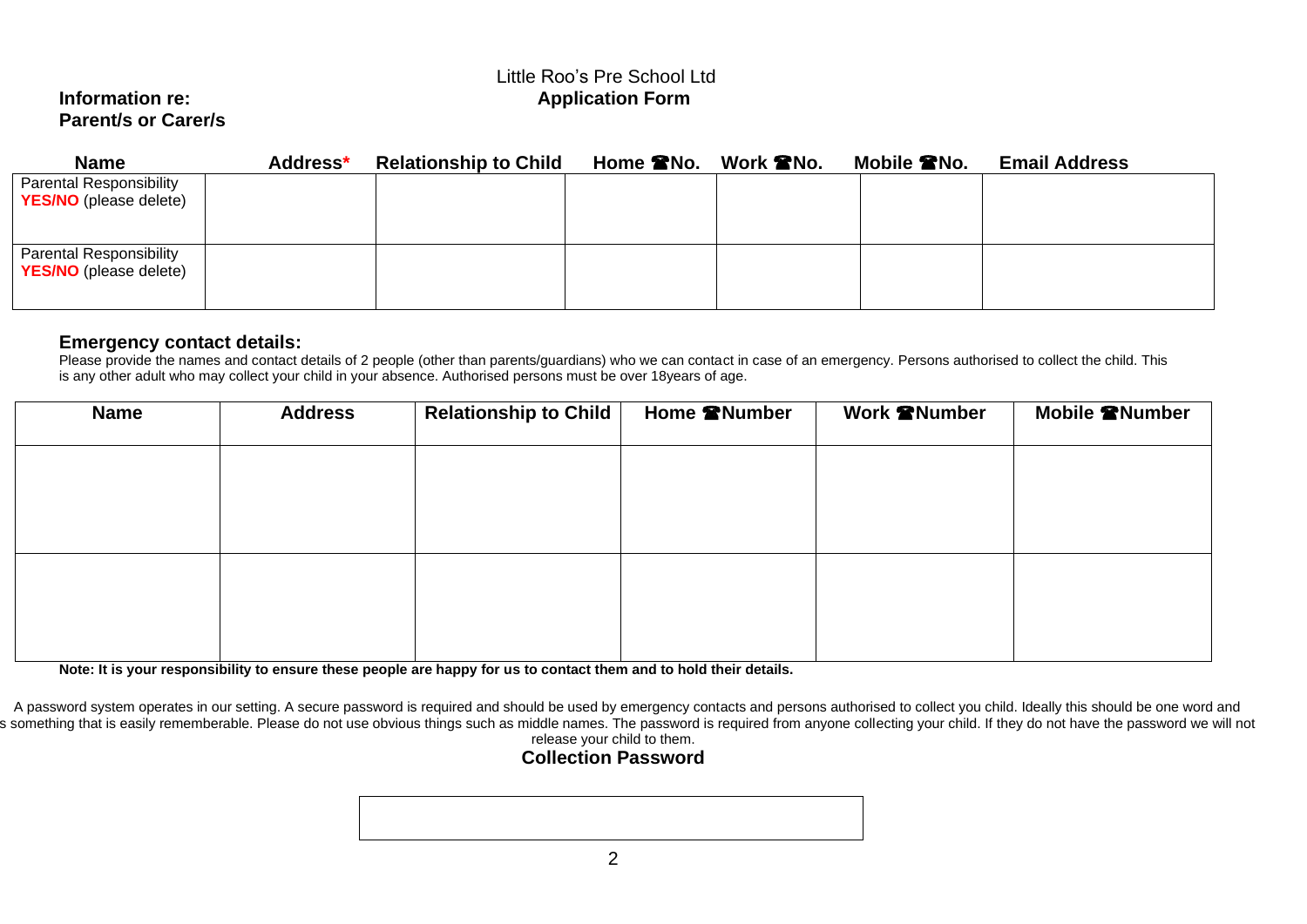#### **Little Roo's 1 Dock Road. Days required (Please tick which sessions you require)**

|                | Monday | <b>Tuesday</b> | Wednesday | <b>Thursday</b> | <b>Friday</b> |
|----------------|--------|----------------|-----------|-----------------|---------------|
| 9.30am-12.30pm |        |                |           |                 |               |
| 9.30am-3.30pm  |        |                |           |                 |               |
| 12.30pm-3.30pm |        |                |           |                 |               |

**Little Roo's 2 Bradleigh Avenue. Days required (Please tick which sessions you require)**

|                | <b>Monday</b> | <b>Tuesday</b> | Wednesday | <b>Thursday</b> | <b>Friday</b> |
|----------------|---------------|----------------|-----------|-----------------|---------------|
| 8.30am-1pm     |               |                |           |                 |               |
| 9am-12pm       |               |                |           |                 |               |
| 12:30pm-3:30pm |               |                |           |                 |               |
| 1pm-4pm        |               |                |           |                 |               |

# **STARTING DATE REQUIRED……/……/……**

Are you receiving 2 year old funding and 3 year old funding and 30 hour funding and 38 wks 50 wks **Ref………………. Birth Certificate Number…………… Ref…………………………**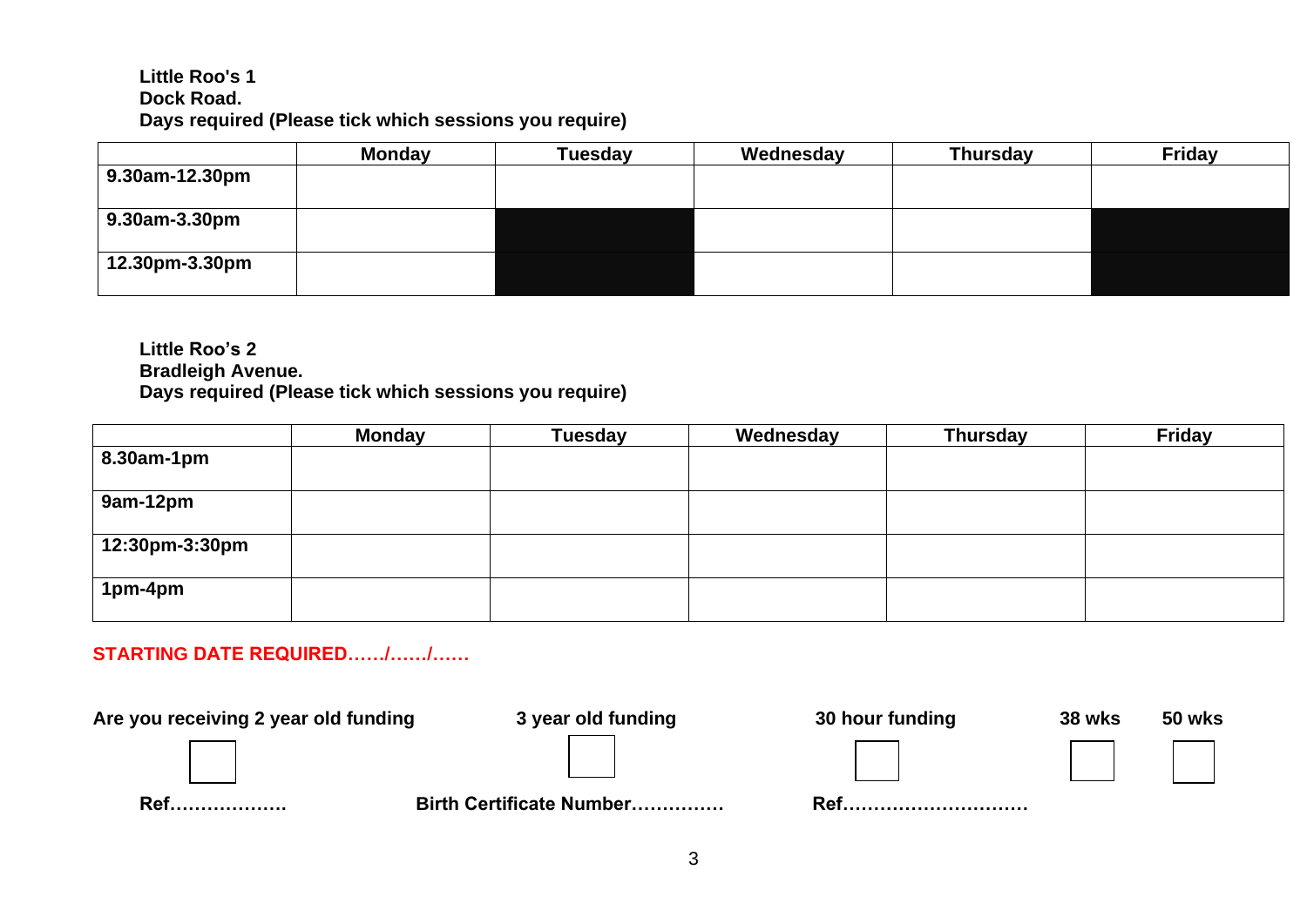#### **Little Roo's Pre School Ltd Application Form**

I have read and understood the information contained in the prospectus and the terms and conditions of Little Roo's and agreed to wholly abide by them.

I understand that this is a legally binding contract. This contract must be signed by all parties who have parental responsibilities for the child.

|                                                                                                                                                                                                                                | (Mother/Father/Guardian)                                                                                                      |
|--------------------------------------------------------------------------------------------------------------------------------------------------------------------------------------------------------------------------------|-------------------------------------------------------------------------------------------------------------------------------|
| Signed                                                                                                                                                                                                                         |                                                                                                                               |
|                                                                                                                                                                                                                                | (Mother/Father/Guardian)                                                                                                      |
| Signed manufactured and state of the state of the state of the state of the state of the state of the state of the state of the state of the state of the state of the state of the state of the state of the state of the sta |                                                                                                                               |
|                                                                                                                                                                                                                                | *Please Note: NO alterations can be made to this application form without the WRITTEN authorisation of the above signatories. |
| We do not have the right to withhold information from either parent without written evidence of legal intervention.                                                                                                            |                                                                                                                               |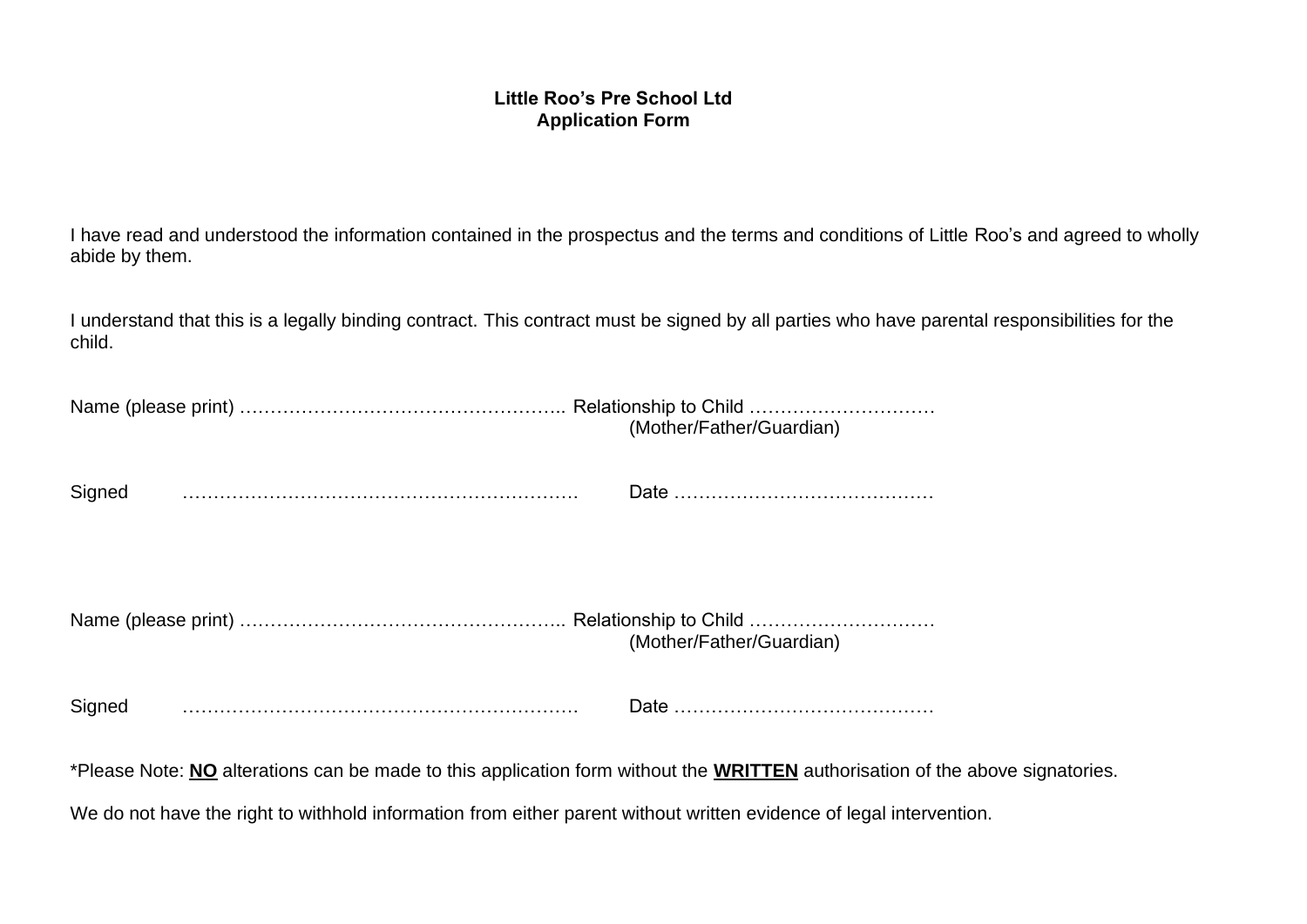#### **Little Roo's Pre School Ltd Application Form**

#### **Parents Consent Form**

The following section contains information for which we need your consent. As required by data protection we have a duty to inform you that you can withdraw this consent for any of the permissions detailed at any time. Should you wish to withdraw consent please discuss with a member of staff in the first instance

#### **Emergency Consent**:

If emergency treatment is required, either whilst your child is on the premises or on an outing, (for the duration of your child's time with us) and the parents or legal guardians cannot be reached immediately, your signature in the space provided below empowers the setting management to exercise their own judgement in calling a doctor/dentist indicated above or to transport the child to a hospital casualty department by ambulance. Please read and fill in the declaration below, cross out the statement/wording that does not apply. And sign and date this section.

I/We parent(s)/guardian(s) of…………………………………………………………………. do/do not give consent on my/our behalf for an anaesthetic to be administered or for any other urgent medical treatment to be given.

I/We do not agree to this statement and indicate our wishes as follows

Signature of parent(s) Date:

\* I do / do not give permission for my child to be taken off the premises for outings.

\* I do / do not give permission for my child for my child to be included in any photographs taken for \*pre-school use and \*student use.

\* I do / do not give permission for my child for my child to be included in any photographs taken for the use of publicity such as local newspapers.

\* I do / do not give permission for pre-school staff to apply sunscreen to my child as appropriate.

\* I do / do not give permission for pre-school staff to visually examine my child should they have any concerns.

\* I do / do not give permission for pre-school staff to check my child's hair for head lice.

Child's Name (please print)………………………………

Parents Name (please print)……………………………….

Parents Signature…………………………………………… Date……../………/……….

Relationship to child (please tick)

Mother  $\square$  Father  $\square$  Legal Guardian  $\square$